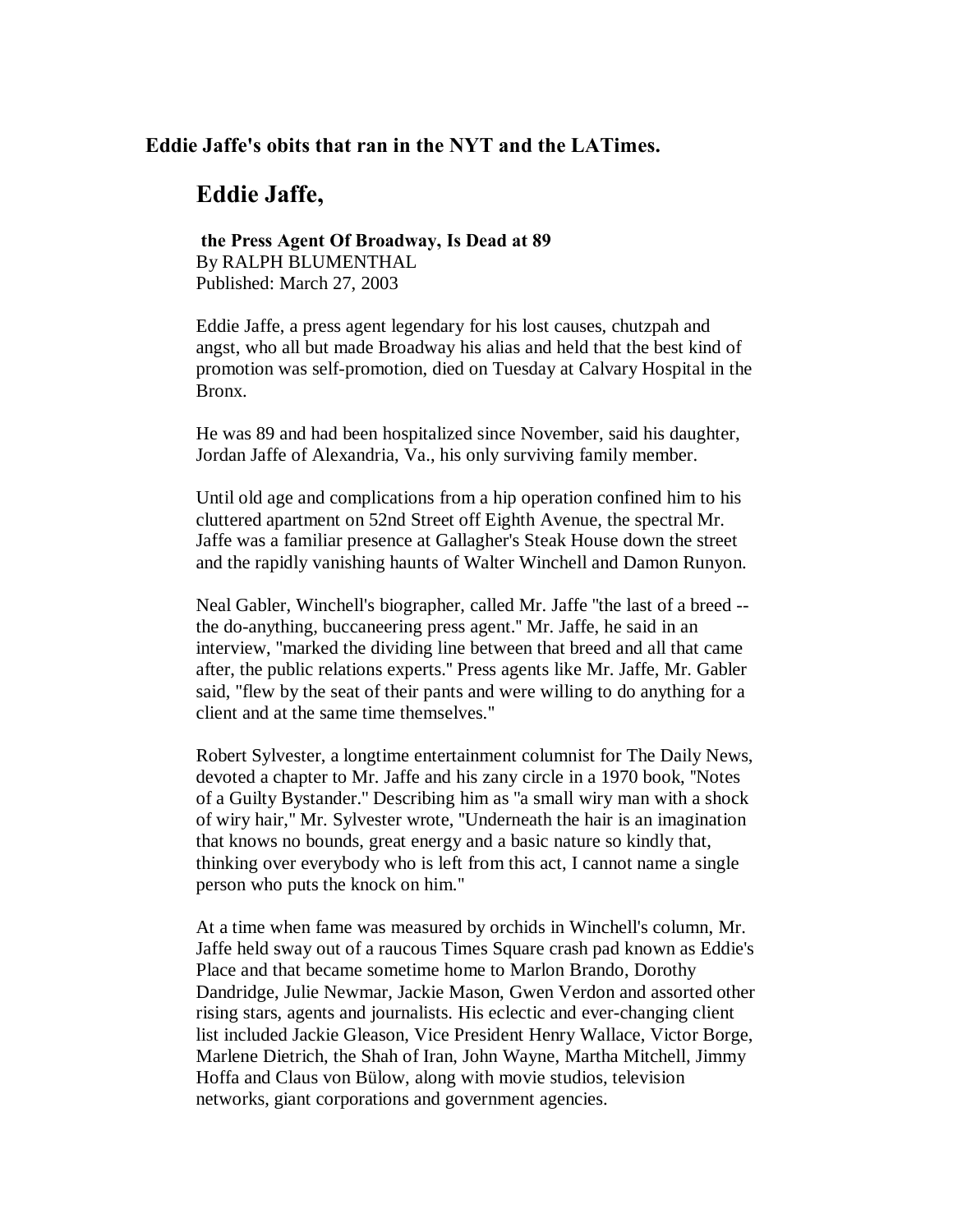He got his client Joe Namath \$10,000 to shave off his celebrated Fu Manchu mustache with a Schick electric razor. He helped Treasury agents reclaim credit stolen by the F.B.I. He counseled Jimmy Davis, the songwriting (''You Are My Sunshine'') Louisiana politician in his successful campaign for governor. And he did publicity for scores of films -- mostly clunkers, but good ones, too, like ''King Kong,'' ''Sunset Boulevard,'' ''The Red Shoes,'' ''Juárez'' and ''Mon Oncle.''

But Mr. Jaffe was at least equally remembered for his failures. He called himself ''the world's worst salesman,'' explaining, ''I always see the viewpoint of the customer who turns me down.''

Wispy and nasal-voiced, he was forever peddling an autobiography he wanted to call ''How You Can Become Famous.'' Many of his stories, told with a self-effacing cackle, seemed to have the same downbeat ending: fate shortchanged him, fortune eluded him. As a stunt, he once bought an electric chair to promote a 1959 Mickey Rooney prison movie, ''The Last Mile,'' but it was never delivered. No one would help him track it down, either. His advice to posterity: ''Don't pay for an electric chair until it arrives.''

Proving that the phrase ''insecure press agent'' was no oxymoron, Mr. Jaffe made no secret of his 2,500 sessions on the couch. As he wrote in one of many unpublished memoirs, one psychoanalyst called him ''the unhappiest looking person I ever met," and, when he fell behind on his bills, threatened, ''Pay up or I'll let you go crazy.'' He said he failed his analyst, too: ''I thought my job was to amuse him.''

Edward Jaffe was born in Duluth, Minn., on Oct. 22, 1913, the son of Isadore and Ann Jaffe. His father was a tailor from Lithuania who borrowed the money for a passage to America from a woman acquaintance who assumed he would then send for her and marry her. When he did not, she came over herself, tracked him down in Duluth and got a rabbi to perform the wedding.

When Eddie was 4, they moved to Hibbing, Minn., where his mother died giving birth to a daughter. He was sent to live with relatives and then, when he was 13, his father sent him to an orphans' home in Cleveland. ''I was a paid orphan,'' he wrote years later, ''the only one I ever heard of whose stay was financed by a parent.''

At 16, inspired by a Richard Harding Davis story about the glamorous life of a copy boy, he left for New York and got a job in the advertising department of The New York Telegram, working afternoons and evenings and going to high school in the mornings. He also covered school sports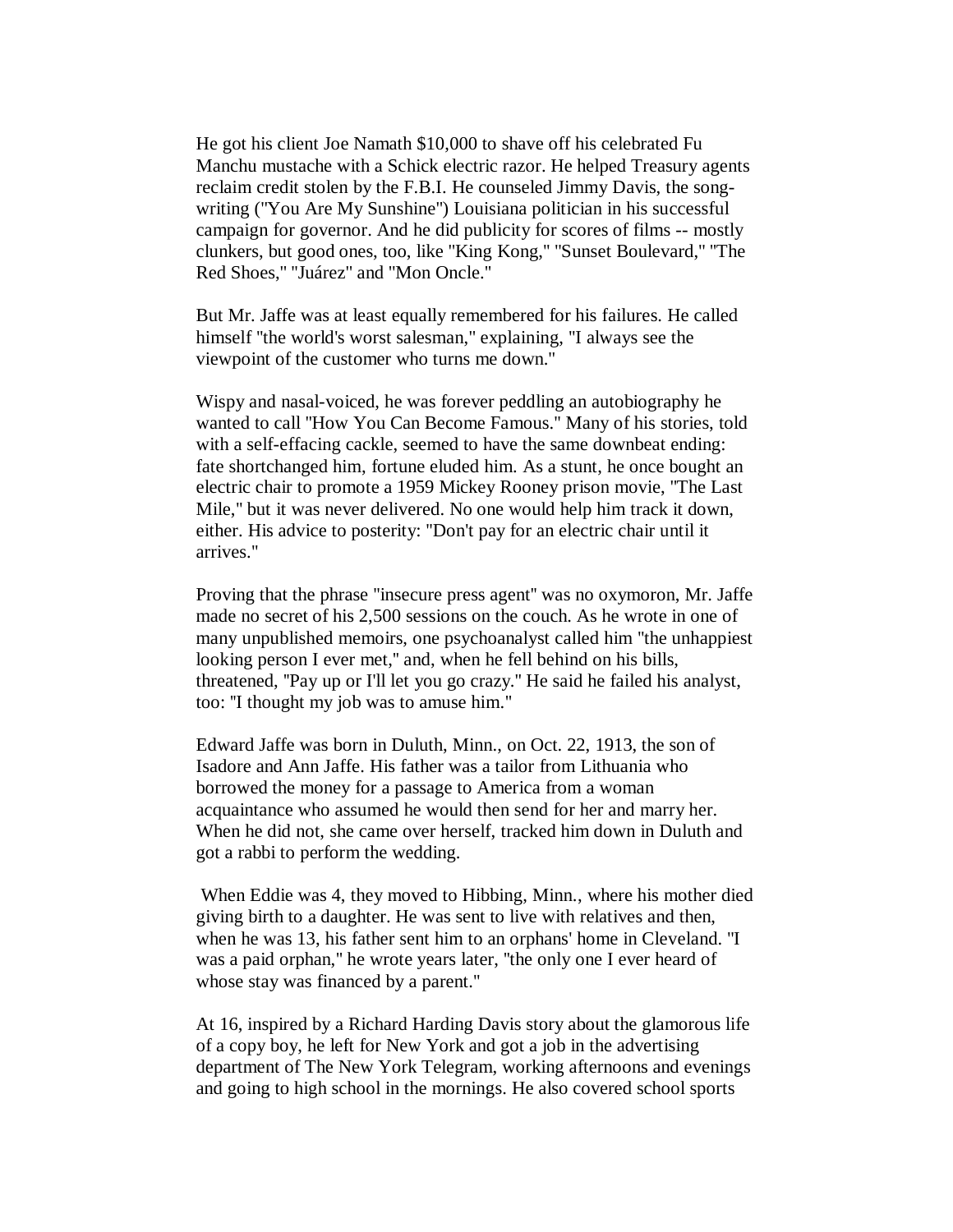for 25 cents a column inch, plus 50 cents for the score. He coached nuns to collect Catholic school results for him.

He drifted into publicity work, starting with vaudeville and burlesque acts that, he figured, had little to lose in hiring him. When Winchell published his column item calling the stripper Margie Hart ''the poor man's Garbo,'' her pay skyrocketed from \$250 to \$2,500 a week. His career took off. Still, he said he learned that ''a life spent praising others is not as rewarding as one devoted to blowing your own horn.''

After a stint in Hollywood promoting films, he returned to New York and moved into a \$100-a-month three-room walk-up apartment on the top floor of 156 West 48th Street. It became a perpetual party zone and refuge for aspiring starlets and actors, including Mr. Brando, who was just attaining stardom in ''A Streetcar Named Desire.''

Mr. Jaffe continued to promote television and movies, with mixed results. He wrote that at NBC's behest, he went to Philadelphia and helped make Ernie Kovacs a star. He also acquired the rights to a 1955 G. W. Pabst film, ''The Last 10 Days of Adolph Hitler,'' only to have the release blocked by a fearful studio executive who asked, as Mr. Jaffe later wrote, ''What if Hitler isn't dead and comes back to make problems for us?''

Happily single, he married many years ago after his analyst warned he could become ''a lonely old man.'' But, he recounted, after a month he told the analyst, ''I prefer to be a lonely old man.'' His former wife, Pat Kelly, lives in California.

In the 1950's and 60's he promoted boxing and helped set up some of the earliest pay-per-view closed circuit television fights. One simulcast in the White Plains Convention Center in 1962 was so fuzzy that 10,000 viewers couldn't tell who was felled in the first round knockout -- Sonny Liston or Floyd Patterson. (It was Patterson.) Menaced by irate fans, Mr. Jaffe recalled, he saved himself by yelling, ''Let's hang the promoter!'' Everyone ran off. He was the promoter.

------------------------------------------------------------------------------------------

## **LA TIMES**

## **Eddie Jaffe, 89;**

**Old-School Publicist Got Ink for Such Clients as Dietrich, 'Duke'** March 29, 2003|Dennis McLellan | Times Staff Writer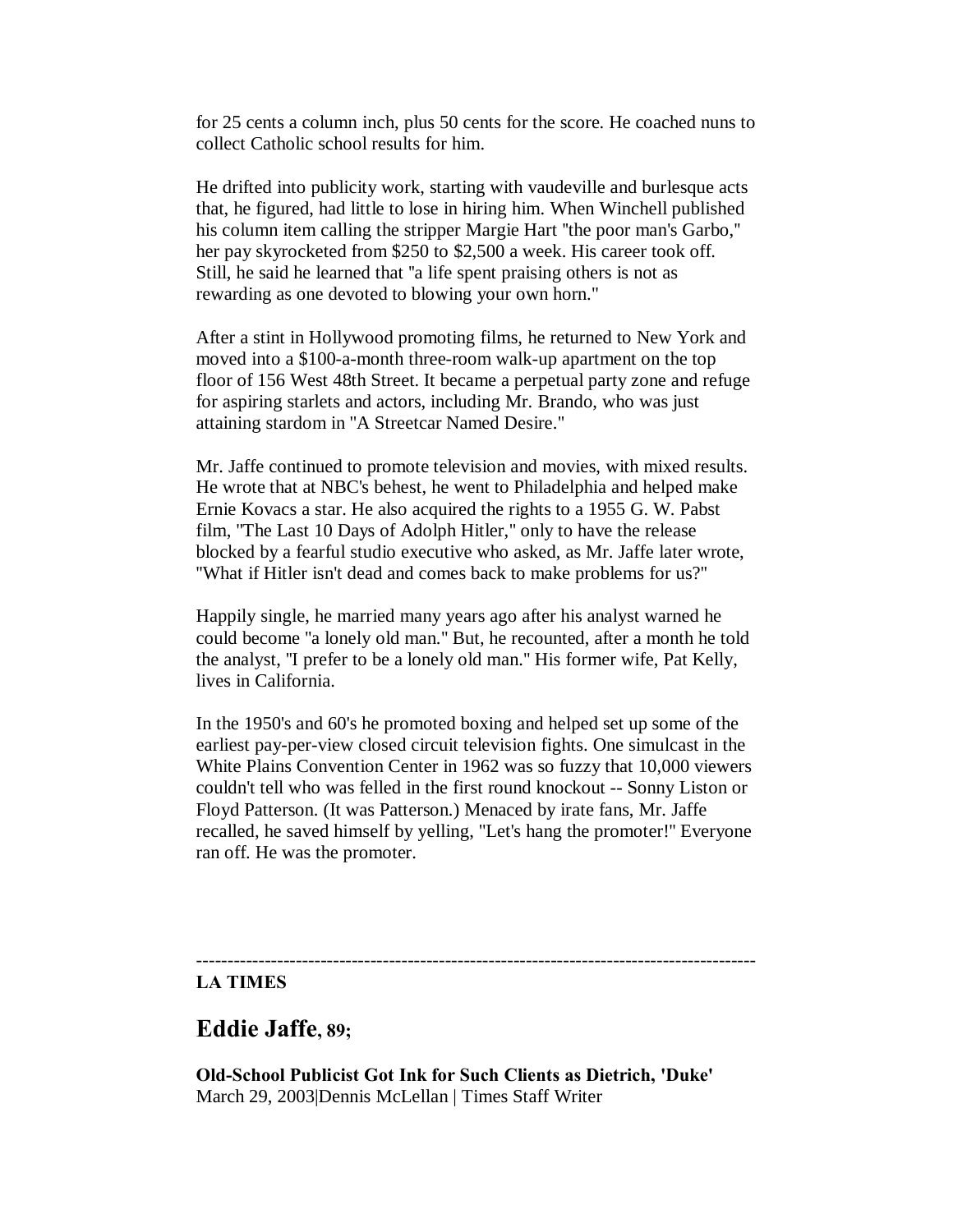Eddie Jaffe, a New York press agent with a Runyonesque charm and a list of clients ranging from Marlene Dietrich to Rosita Royce the Dove Dancer, has died. He was 89.

Jaffe, who was equally adept at self-promotion and once billed himself as "the world's ugliest press agent," died Tuesday of undisclosed causes in a hospital in the Bronx, where he had been hospitalized since November.

In a career that spanned more than 50 years, Jaffe boasted a client list that included the Andrews Sisters, Count Basie, John Wayne, Joe Namath, Jimmy Hoffa, Martha Mitchell and Claus von Bulow. He also promoted everything from major corporations and government agencies to boxing matches.

His former two-room apartment on the top floor of a building on West 48th Street became a legendary hangout in the 1940s and beyond for an assortment of out-of-work actors, songwriters, chorus girls, hustlers and politicians.

A small, slightly built man with wiry hair, a nasal voice and a ready grin, Jaffe displayed an endless supply of energy and imagination in a profession whose early years required large doses of it.

Jaffe was part of a bygone breed of Broadway press agents who honed their promotional skills at a time when clients still came from the ranks of vaudeville and burlesque, and when placing a client's name in Walter Winchell's column was considered the ultimate success.

Starting his career in the early 1930s, Jaffe had no shortage of clients guaranteed to generate some press. As he recounted in a 1984 Associated Press interview:

There was Zimmy, a legless man who swam from Albany to Manhattan while eating bananas. "With no legs, he floated just like a cork," recalled Jaffe.

There was Think-a-Drink Hoffman, a magician who conjured drinks mentally summoned by the audience. "He carried on his person 190-proof alcohol and flavorings," Jaffe said.

And there was Rosita Royce the Dove Dancer, a stripper who was undressed by 39 pigeons. "I got space for her in the papers when her birds collapsed with a nervous breakdown," he said.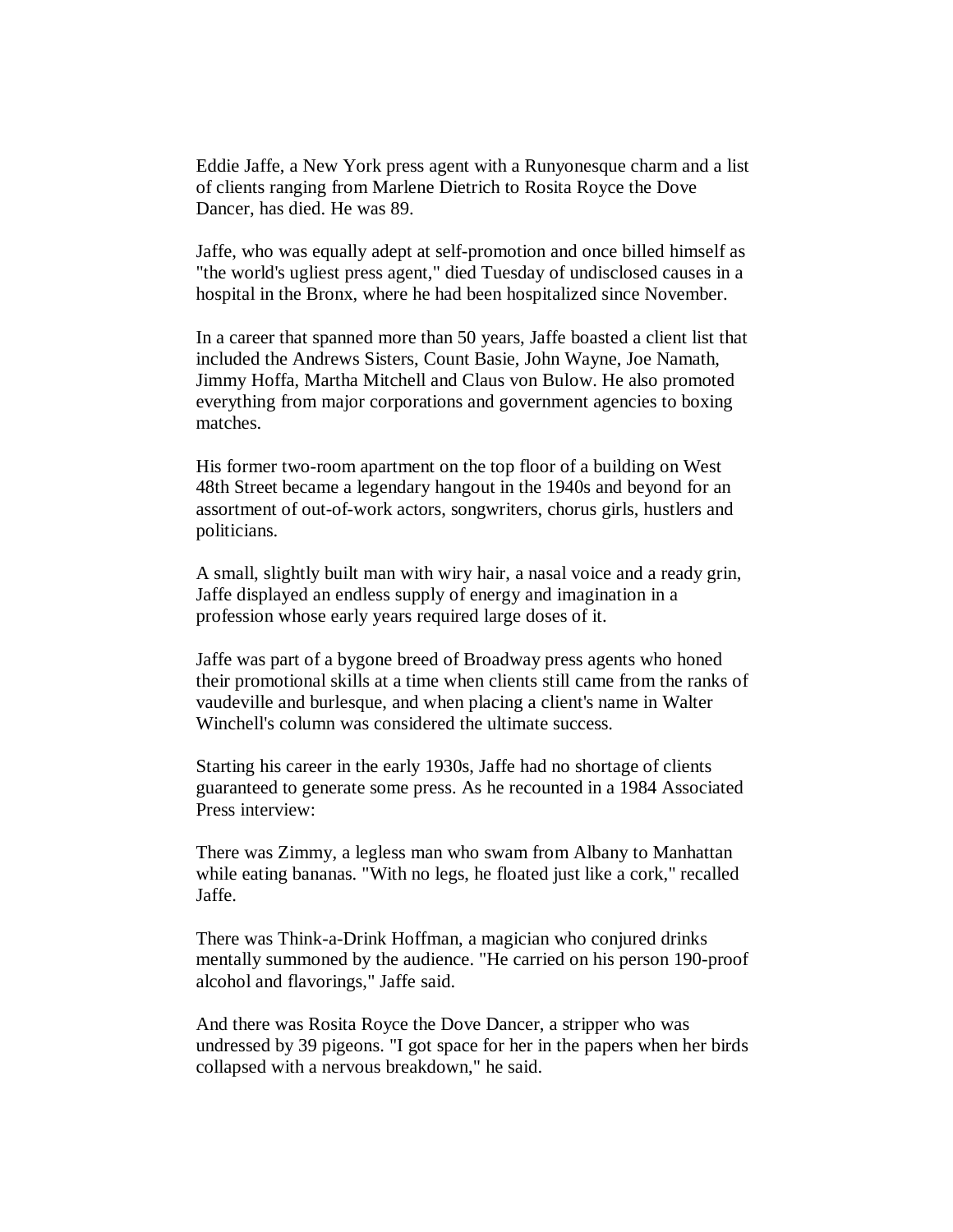As Jaffe said, those were the days when "the papers welcomed the imagination."

A couple of times, Jaffe lost clients before they hit the big time.

He recalled being thrown out of every booking agency in New York trying to sell piano-playing comic Borge Rosenbaum's act. But a year later - after leaving Jaffe and changing his name -- Victor Borge hit it big.

Jaffe also promoted an overweight New York club comic whose career was going so badly that his phone was disconnected because he couldn't pay the bill. He also couldn't pay his press agent, who filed suit against the unknown Jackie Gleason.

In his prime, Jaffe sent out an average of 1,750 separate items a month to columnists from New York to Los Angeles. As he told Associated Press: "A publicist loves space more than money."

In the process of getting his clients publicity, Jaffe scored some memorable hits and misses.

He successfully planted a story that Zorita the Snake Charmer had fallen in love with one of her snakes. To keep Zorita's name in the papers after that stunning disclosure, he hired a psychiatrist to diagnose Zorita's condition. But the promotional gambit backfired when the psychiatrist said that the only thing wrong with Zorita was her press agent.

Another time, Jaffe promoted an album he claimed was recorded live in the Holland Tunnel. "At one point, three-quarters of the way through the record, you can even hear someone trying to make a U-turn," he told columnists. Jaffe, it turned out, was pulling their legs. But the story garnered exposure for his two struggling songwriter clients.

While promoting his clients, Jaffe became something of a legend himself. His name was frequently mentioned in newspaper columns, along with his clients'. He even generated headlines of his own such as "The Little Monster" and "Jaffe, Press Agent of Hopeless Causes."

A case in point: He once sent a national magazine pictures of himself with a group of stripper clients along with a note that said, "From the world's ugliest press agent, the world's most beautiful strippers."

"Sorry," the magazine's editors responded. "Can agree with only the first half of your statement."

The son of Lithuanian immigrants, Jaffe was born in Duluth, Minn., in